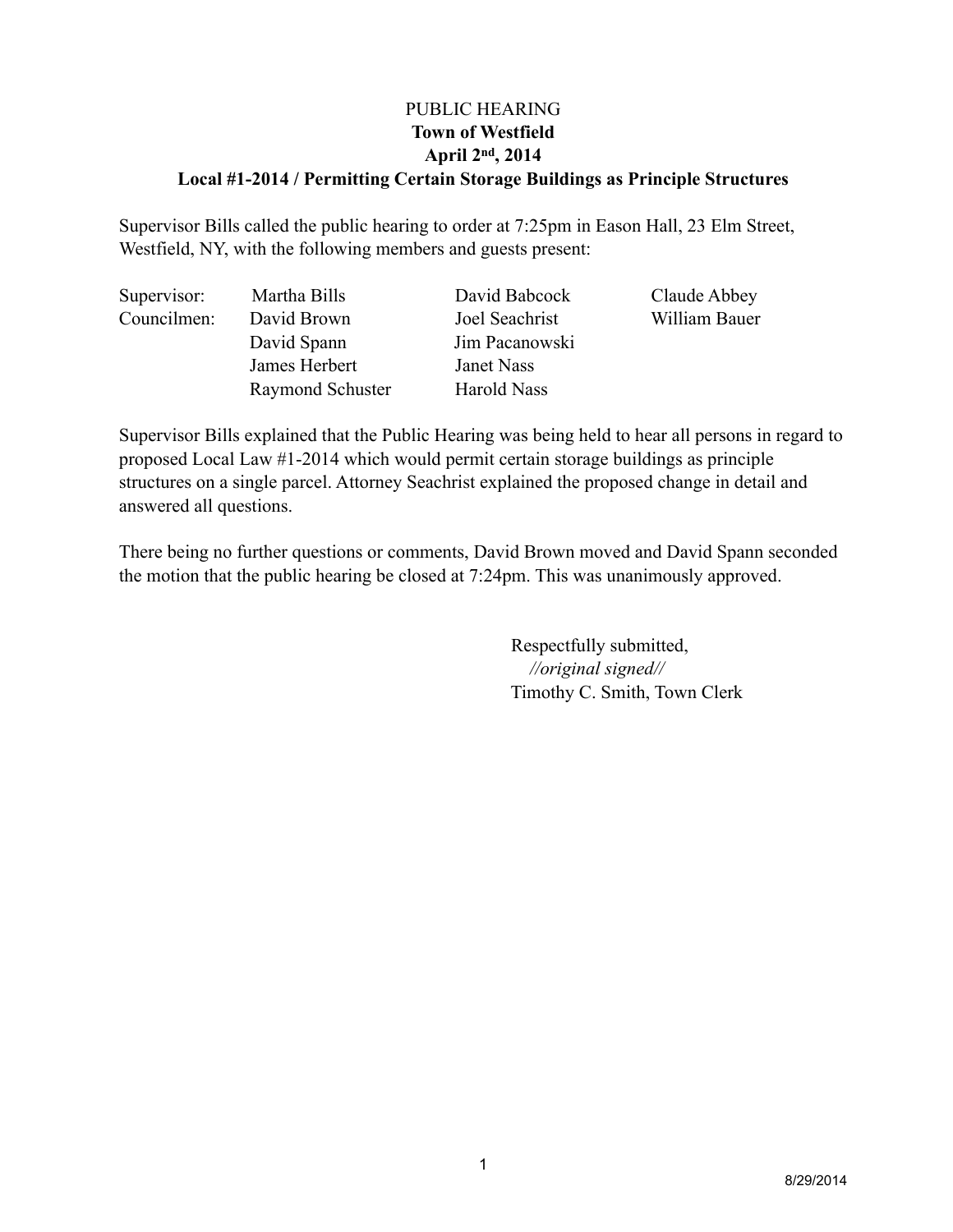### TOWN BOARD MEETING **Town of Westfield August 6th, 2014**

The regular meeting of the Town Board of the Town of Westfield was called to order at 7:30pm in Eason Hall, 23 Elm Street, Westfield, NY, with the following members and guests present:

Supervisor: Martha Bills David Babcock Claude Abbey Councilmen: David Brown Joel Seachrist William Bauer

David Spann Jim Pacanowski James Herbert Janet Nass Raymond Schuster Harold Nass

James Herbert moved and David Spann seconded a motion to waive the reading of the minutes inasmuch as all members received a copy thereof and that the minutes be approved. Unanimously carried.

The Town Clerk's report together with a check in the amount of \$5796.15 representing fees for the month of July 2014 was turned over to the Supervisor. State and County agencies received checks totaling \$562.50.

The Supervisor's report is as follows:

| <b>Fund</b>           | Revenues       | <b>Expenditures</b> | <b>Checking Balance</b> | <b>MM Balance</b> |
|-----------------------|----------------|---------------------|-------------------------|-------------------|
| Gen. A                | \$489,531.00   | \$463,703.00        | \$16,068.41             | \$700,255.11      |
| Gen B                 | 158,620.00     | 44,477.00           | 75.18                   | 169,625.48        |
| Hwy DA                | 273,709.00     | 148,043.00          | 515.84                  | 336,520.25        |
| <b>Hwy DB</b>         | 95,181.00      | 257,815.00          | 37.64                   | 95,128.53         |
| Sewer HO1             | 23,624.00      | 18,912.00           | $-0-$                   | 5,114.20          |
| Water HO <sub>2</sub> | 16,262.00      | 12,203.00           | $-0-$                   | 102,349.33        |
| Wfd. Fire             | 54,032.00      | $-0-$               | $-0-$                   | 54,584.13         |
| Sherm. Fire           | 9,236.00       | 9,229.00            | $-0-$                   | 102.46            |
| Totals:               | \$1,120,195.00 | \$954,382.00        | \$25,450.52             | \$1,463,579.49    |

The Dog Warden's report for July 2014 was received and placed on file.

The Fire Department Report for July 2014 was received and placed on file.

The Historian's report for July 2014 was not received (position vacant).

The Town Court report for July 2014 was received and placed on file.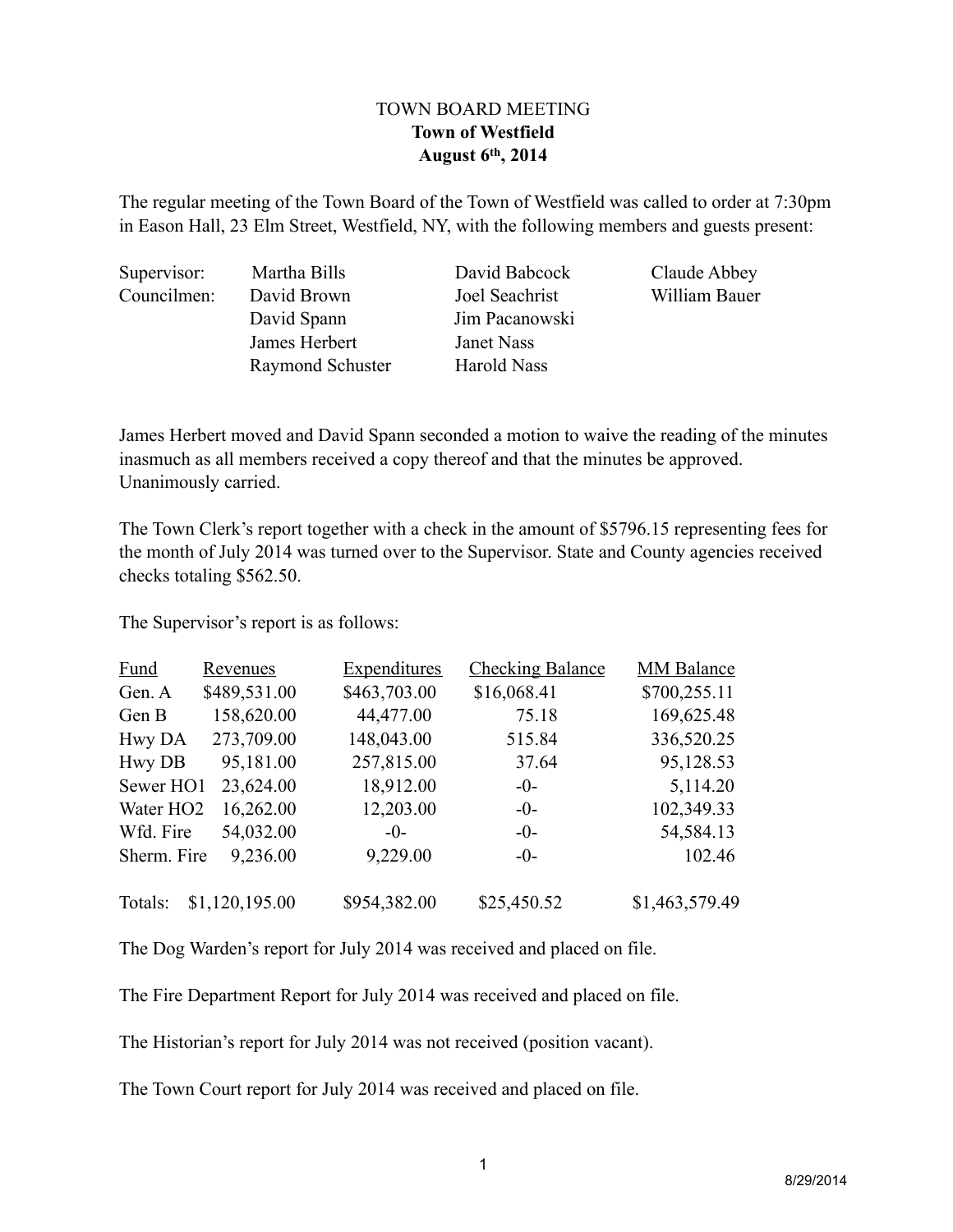# Highway:

- The Town Highway Superintendent submitted a written report on activities for June 2014 and highlighted blacktopping, fuel usage, and shouldering roads.
- David Brown moved and David Spann seconded a motion to have the Highway Superintendent seek three verbal quotes for a new Road Sander. Unanimously carried.

# Code Enforcement:

- The Code Enforcement Officer submitted a written report highlighting that 7 Permits were issued in the Town for July 2014. These included 1 Electrical Service Permit, a Roofing Permit, and 3 building relocations.

Barcelona Harbor: Dredging is ongoing and expected to be completed in mid to late September.

Public Comment: Janet Nass commented on the potential HAZMAT dangers of trains moving through the Town.

Announcements: None

# Old Business:

- Supervisor Bills stated that a Pre-Construction Meeting for the Barcelona Water Project is scheduled for 7 August 2014.

New Business:

- James Herbert moved and David Brown seconded a motion to set a Public Hearing for modifying the SUP for a Bed & Breakfast (Roger Hazen) on East Route 5 at 7:25pm on 3 September 2014. This was unanimously carried.
- Martha Bills moved and James Herbert seconded a motion to appoint Jill Fredd as Bookkeeper, Deputy Town Clerk, & Tax Collector. This was unanimously carried.

---------------------------------------------------------------

- Martha Bills offered the following resolution and moved for its adoption:

**Resolution No. 43 of 2014** Negative Declaration Local Law 1-2014 Permitting Certain Storage Buildings as Principle Structures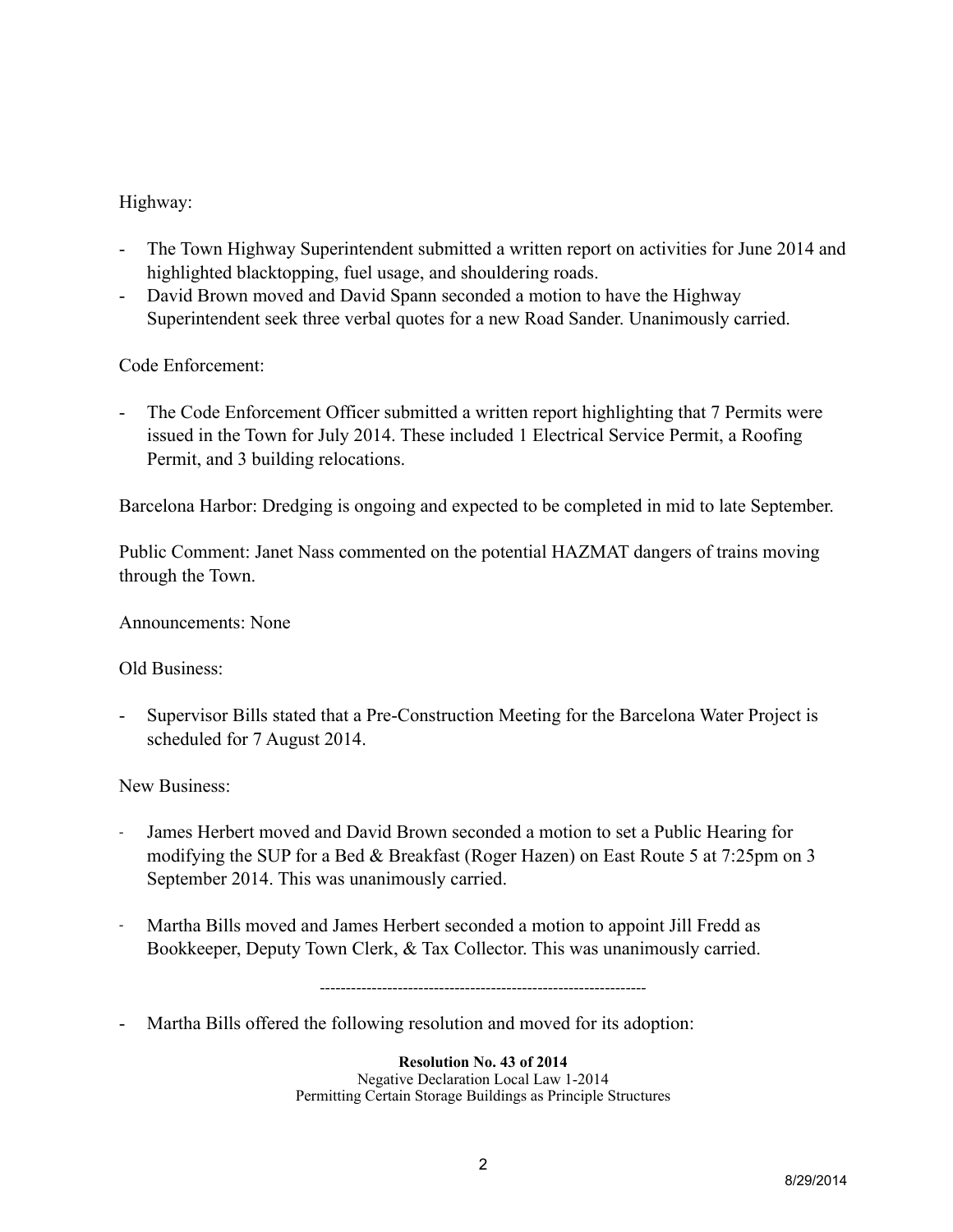**WHEREAS**, the Town of Westfield has proposed Local Law 1 of 2014 to permit certain storage buildings as principle structures, and

**WHEREAS**, the proposed local law has been subject to environmental review pursuant to Article 8 of the New York State Environmental Conservation Law (State Environmental Quality Review Act), including the preparation and review of a short Environmental Assessment Form, and

**WHEREAS**, Part 617 of the implementing regulations pertaining to the State Environmental Quality Review Act requires this Board to determine and give notice of the environmental impact of the proposed local law, and

**WHEREAS**, the Board has determined that the proposed local law will not have a significant environmental impact,

**NOW, THEREFORE, BE IT RESOLVED**, that the Town Board hereby issues a Notice of Determination of Non-Significance, also known as a Negative Declaration, for the proposed Local Law 1 of 2014.

This was seconded by David Brown. Voting was as follows: Martha Bills, aye: David Brown, aye; Raymond Schuster, aye; David Spann, aye; James Herbert, aye.

---------------------------------------------------------

James Herbert offered the following resolution and moved for its adoption:

#### **Resolution No. 44 of 2014**

Adoption of Local Law 1-2014 Permitting Certain Storage Buildings as Principle Structures

**WHEREAS**, a resolution was duly adopted by the Town Board of the Town of Westfield for a public hearing to be held by said Board on August 6<sup>th</sup>, 2014 at 7:25pm at the North Room of Eason Hall, 23 Elm Street, Westfield, New York to permit certain storage buildings as principle structures, and

**WHEREAS**, notice of said public hearing was duly published in the *Dunkirk Observer*, and

**WHEREAS**, said public hearing was duly held on the said time and place all parties in attendance were permitted an opportunity to speak on behalf of or in opposition to said proposed Local Law, or any part thereof, and

**WHEREAS**, the Town of Westfield Planning Board developed the proposed law and during a meeting held July 9<sup>th</sup>, 2014 unanimously recommended Town Board approval of the final draft version, and

**WHEREAS**, the application was referred to the Chautauqua County Planning Department pursuant to Section 239 m of the General Municipal Law, and it advised by letter dated August 1st, 2014 that the application is a matter of local concern, and

**WHEREAS**, the Town Board has determined that the adoption of the local law is a Type I action for purposes of the State Environmental Quality Review Act, has prepared a full Environmental Assessment Form, and has duly adopted a Negative Declaration finding that the proposed local law will have no significant adverse environmental impacts, and

**WHEREAS**, the Town Board, after due deliberation, finds it in the best interest of the Town to adopt said Local Law,

**NOW, THEREFORE, BE IT RESOLVED**, that the Town Board of the Town of Westfield hereby adopts said local law as Local Law 1 of 2014, a copy of which is attached hereto and made a part hereof, and directs the Town Clerk to enter said Local Law in the minutes of this meeting and in the Local Law Book of the Town of Westfield and to give due notice of the adoption of the Local Law to the Secretary of State.

This was seconded by David Spann. Voting was as follows: Martha Bills, aye: David Brown, aye; Raymond Schuster, aye; David Spann, aye; James Herbert, aye.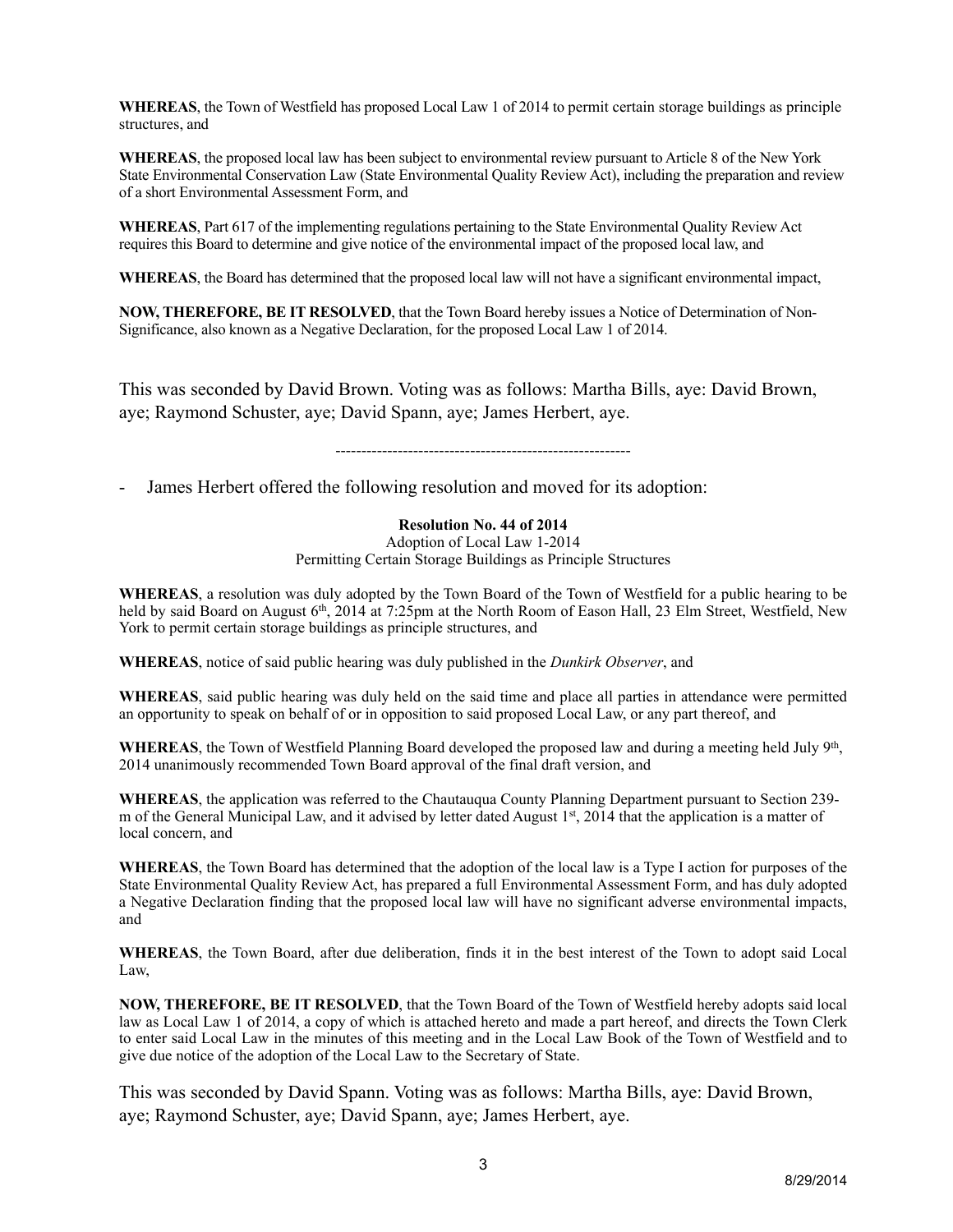#### ---------------------------------------------------------

---------------------------------------------------------

- Martha Bills offered the following resolution and moved for its adoption:

#### **Resolution No. 45 of 2014** Standard Work Day and Reporting

**BE IT RESOLVED**, that the Town of Westfield hereby establishes the following as standard work days for elected and appointed officials and will report the following days worked to the New York State and Local Employees' Retirement System based on the record of activities maintained and submitted by these officials to the clerk of this body:

| <b>Title</b>                | <b>Name</b>          | <b>Standard</b><br><b>Work Day</b><br>(Hrs/day) | <b>Term</b><br><b>Begins/Ends</b> | Participates in<br><b>Time Keeping</b><br>System $(Y/N)$ | Days/Month<br>(based on Record of<br><b>Activities</b> ) |  |  |  |
|-----------------------------|----------------------|-------------------------------------------------|-----------------------------------|----------------------------------------------------------|----------------------------------------------------------|--|--|--|
| <b>Elected Officials</b>    |                      |                                                 |                                   |                                                          |                                                          |  |  |  |
| Town Clerk                  | <b>Timothy Smith</b> | 6.5                                             | $1/1/2012 - 12/31/2015$           | N                                                        | 19.80                                                    |  |  |  |
| Town Highway Superintendent | David Babcock        | 8.0                                             | $1/1/2012 - 12/31/2015$           | N                                                        | 20.92                                                    |  |  |  |
|                             |                      |                                                 |                                   |                                                          |                                                          |  |  |  |
| <b>Appointed Officials</b>  |                      |                                                 |                                   |                                                          |                                                          |  |  |  |
|                             |                      |                                                 |                                   |                                                          |                                                          |  |  |  |
|                             |                      |                                                 |                                   |                                                          |                                                          |  |  |  |
|                             |                      |                                                 |                                   |                                                          |                                                          |  |  |  |

This was seconded by Raymond Schuster. Voting was as follows: Martha Bills, aye: David Brown, aye; Raymond Schuster, aye; David Spann, aye; James Herbert, aye.

---------------------------------------------------------

Warrants dated August  $6<sup>th</sup>$ , 2014 (voucher #'s 10314 - 10372 in the amount of \$188,865.34 drawn on the following funds: \$23,981.33 General; \$11,500.00 General Part-Town; \$1,344.89 Highway; \$137,203.37 Highway Part-Town; S\$20.64 ewer Fund; 1414.14 Shorehaven Water Project; \$534.29 Trust & Agency; \$4,634.18 Welch Building; and \$8,232.50 Barcelona Water Project were presented and audited by the Board members. David Spann moved and David Brown seconded a motion that the Supervisor be directed to draw the necessary checks to cover the warrant as audited. Voting was as follows: Martha Bills, aye; James Herbert, aye; Raymond Schuster, aye; David Brown, aye; David Spann, aye.

At 8:25pm Supervisor Bills moved and David Brown seconded a motion to move to Executive Session to discuss current litigation, acquisition of land, and a particular personnel history. Unanimously carried.

At 9:45pm David brown moved and Raymond Schuster seconded a motion to return to regular session. Unanimously carried.